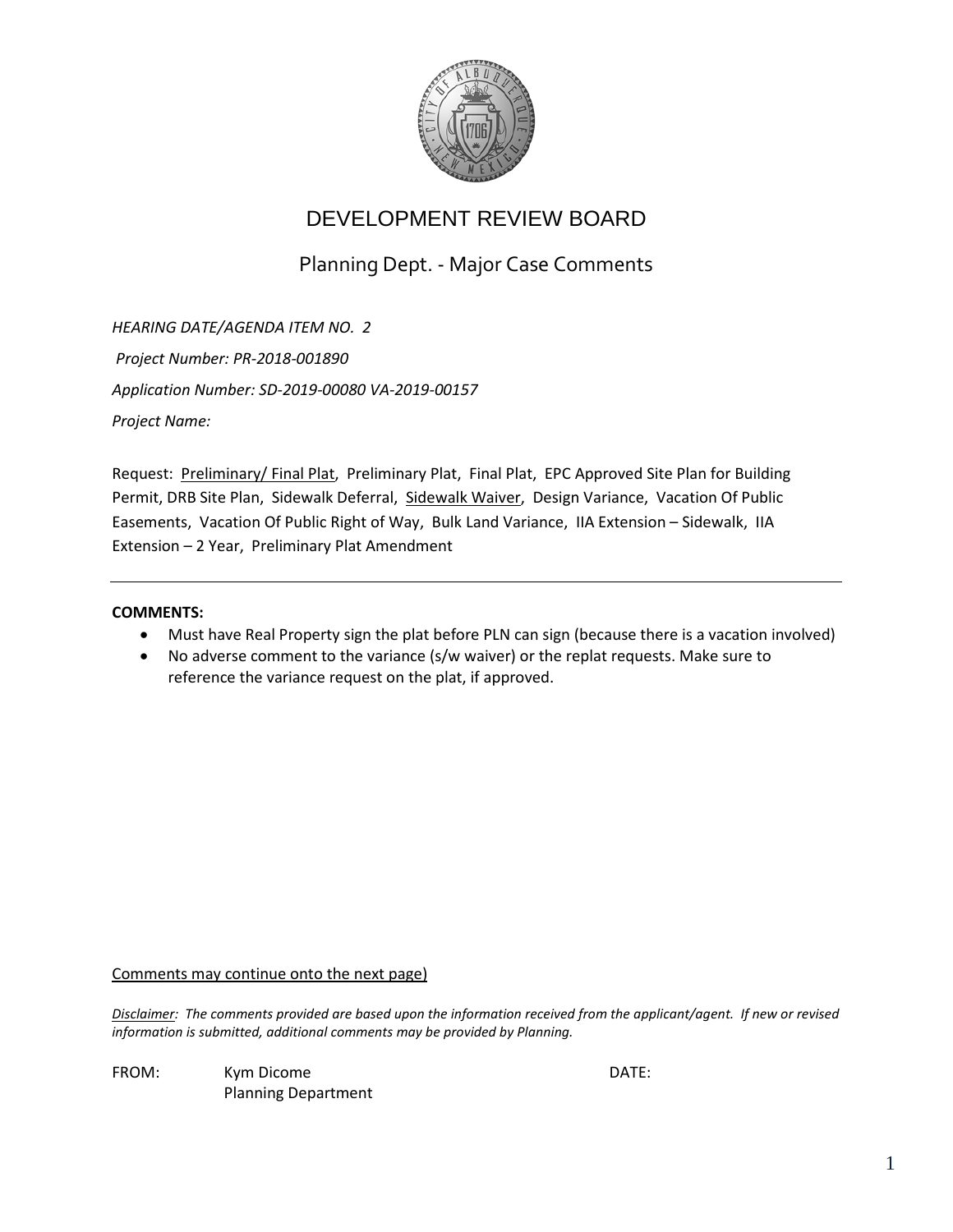

Planning Dept. - Major Case Comments

\_\_\_\_\_\_\_\_\_\_\_\_\_\_\_\_\_\_\_\_\_\_\_\_\_\_\_\_\_\_\_\_\_\_\_\_\_\_\_\_\_\_\_\_\_\_\_\_\_\_\_\_\_\_\_\_\_\_\_\_\_\_\_\_\_\_\_\_\_\_\_\_\_\_\_\_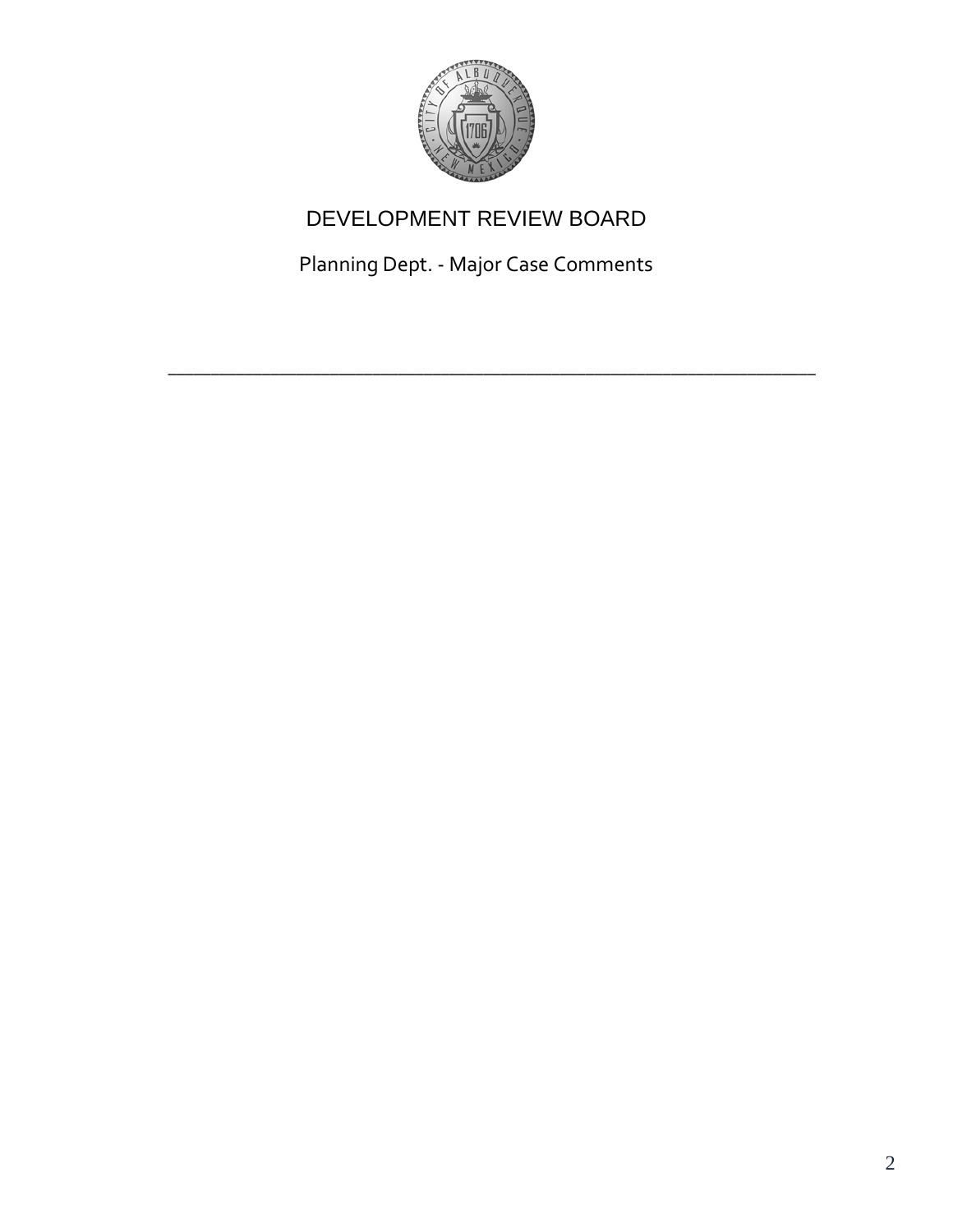

Planning Dept. - Major Case Comments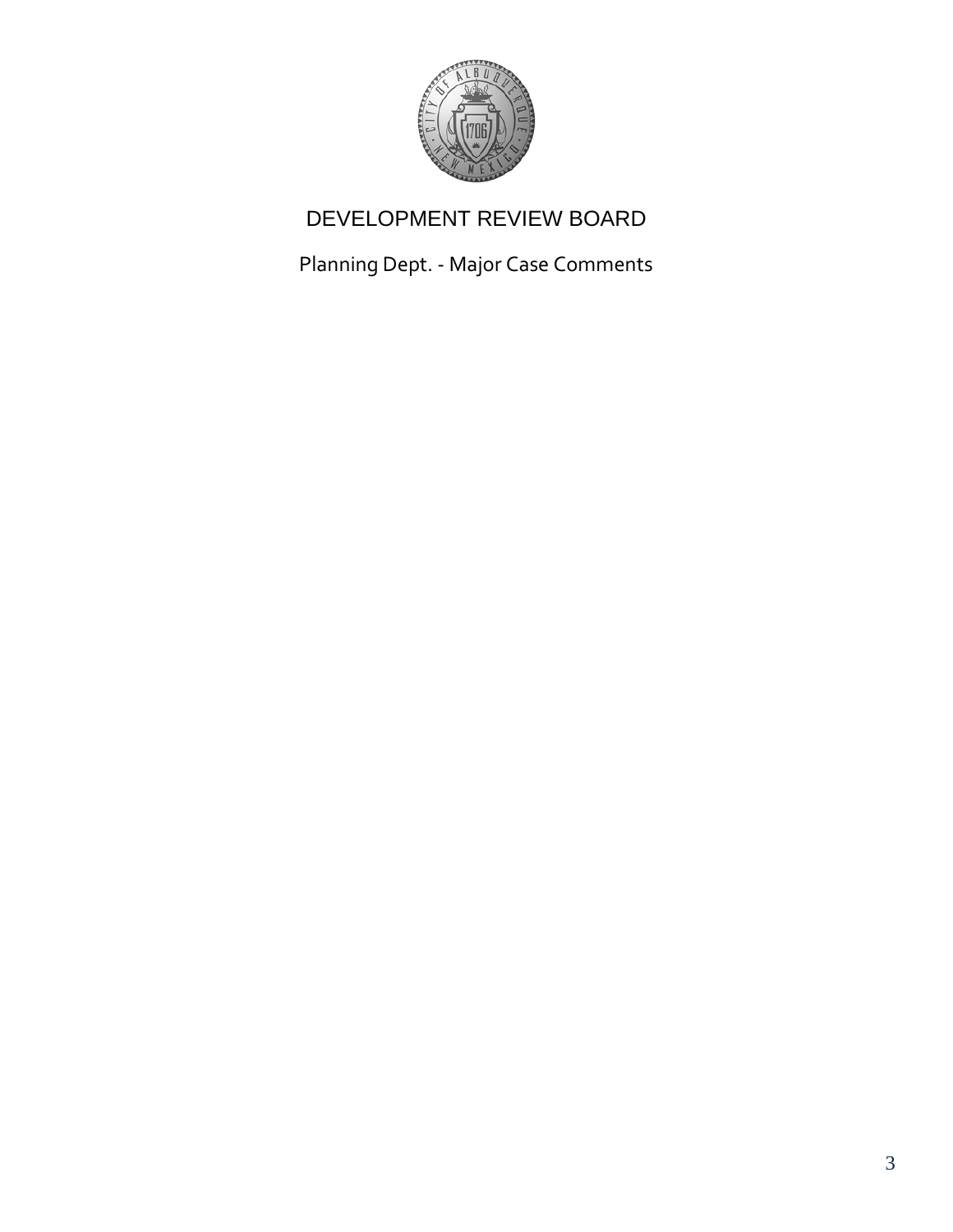Code Enforcement Comments

| $AGENDA$ ITEM NO: $\_\_2$ $\_\_$     |
|--------------------------------------|
| DRB Project Number: __PR-2019-001890 |
|                                      |
| Project Name:                        |

Request: Variance, Preliminary/Final Plat

#### **COMMENTS:**

Property is Zoned R-1D and is in an area of consistency. The proposed replat must meet the contextual standards as required in section 14-16-5-1(C)(2)(b) of the IDO. The largest lot size allowed would be .5176 Acres and the smallest lot size allowed would be .3105 Acres to comply with this standard. The proposed lot shown on the plan would need to apply to DRB for a deviation to lot size to allow the .5510 Acres as a 10% deviation would allow up to .5693 Acres.

Code Enforcement has no objection to the requested variance.

#### (Comments may continue onto the next page)

*Disclaimer: The comments provided are based upon the information received from the applicant/agent. If new or revised information is submitted, additional comments may be provided by Planning.* 

\_\_\_\_\_\_\_\_\_\_\_\_\_\_\_\_\_\_\_\_\_\_\_\_\_\_\_\_\_\_\_\_\_\_\_\_\_\_\_\_\_\_\_\_\_\_\_\_\_\_\_\_\_\_\_\_\_\_\_\_\_\_\_\_\_\_\_\_\_\_\_\_\_\_\_\_

FROM: Benjamin McIntosh, Code Enforcement Supervisor DATE: 5/8/2019 Planning Department 924-3466 [bmcintosh@cabq.gov](mailto:bmcintosh@cabq.gov)

ACTION:

APPROVED \_\_\_; DENIED \_\_\_\_; DEFERRED \_\_\_; COMMENTS PROVIDED \_\_\_; WITHDRAWN \_\_\_

DELEGATED: (TRANS) (HYD) (WUA) (PRKS) (PLNG) (CE)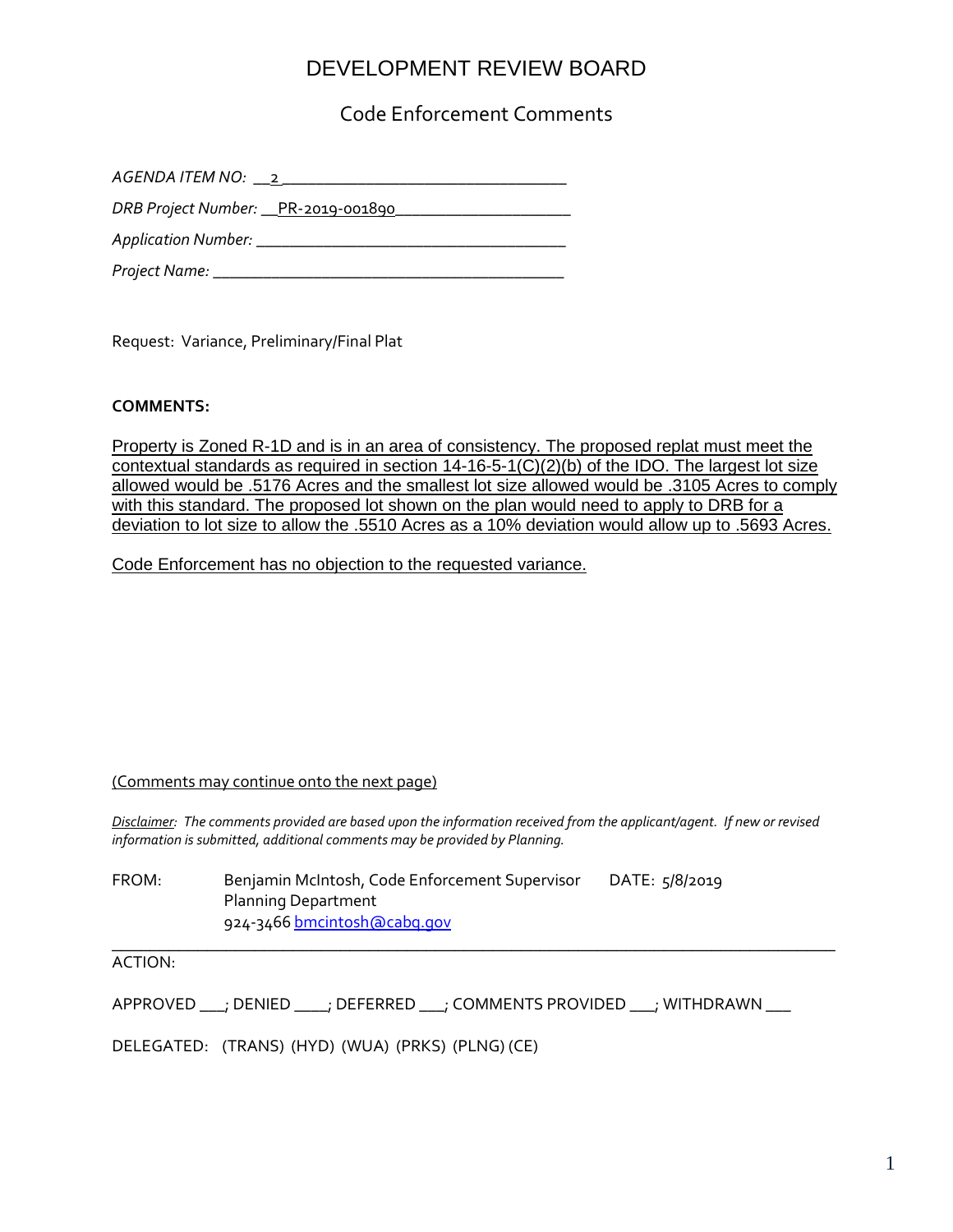#### DEVELOPMENT REVIEW BOARD - **HYDROLOGY SECTION** Dana Peterson, PE, Senior Engineer | 505-924-3695 [dpeterson@cabq.gov](mailto:rbrissette@cabq.gov)

| DRB Project Number: 2018-001890  |                                     |                                                                  |                   | Hearing Date: 5-8-2019                    |
|----------------------------------|-------------------------------------|------------------------------------------------------------------|-------------------|-------------------------------------------|
| Project:                         | 6340 Everitt NW                     | Agenda Item No:                                                  |                   | $\overline{\mathbf{2}}$                   |
| $\Box$ Sketch Plat               | ⊠ Minor Preliminary /<br>Final Plat | $\Box$ Preliminary Plat                                          | $\Box$ Final Plat |                                           |
| $\Box$ Temp Sidewalk<br>Deferral | $\Box$ Sidewalk<br>Waiver/Variance  | □ Site Plan for Bldg. Permit<br>$\Box$ Site Plan for Subdivision |                   | $\Box$ Bulk Land Plat                     |
| $\Box$ SIA Extension             | □ DPM Variance                      | $\Box$ Vacation of Public<br>Easement                            |                   | $\Box$ Vacation of Public<br>Right of Way |

### **ENGINEERING COMMENTS:**

• No Objection

### **RESOLUTION/COMMENTS:**

Parks & Rec:

Water:

Transportation:

Planning:

| $\Box$ APPROVED  | DELEGATED TO: $\Box$ TRANS $\Box$ HYD $\Box$ WUA $\Box$ PRKS |             |                   | ⊟ FLNG |
|------------------|--------------------------------------------------------------|-------------|-------------------|--------|
| $\square$ DENIED |                                                              |             |                   |        |
|                  | $SIGNED: \Box LL. \Box SPSD$                                 | $\Box$ SPRP | $\Box$ FINAL PLAT |        |
|                  | DEFERRED TO                                                  |             |                   |        |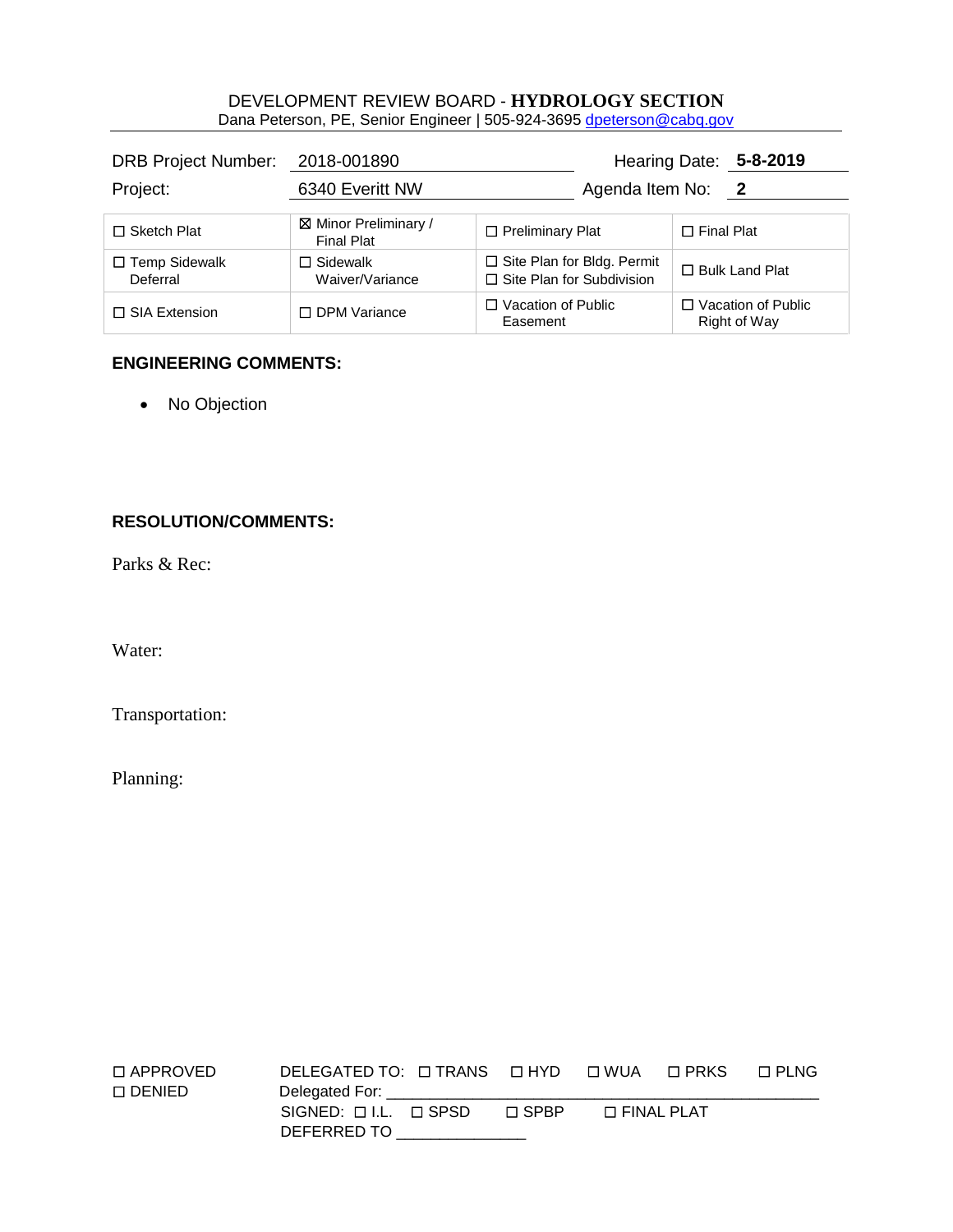#### TRANSPORTATION DEVELOPMENT

DRB Project Number: 2018-001890 (1002233) AGENDA ITEM NO: 02 6340 Everitt Rd. NW

SUBJECT: Preliminary/ Final Plat, Design Variance

ENGINEERING COMMENTS:

1. No objection to the request.

Disclaimer: The comments provided are based upon the information received from the applicant. If new or revised information is submitted, additional comments may be provided by Transportation Development.

FROM: Racquel M. Michel, P.E. DATE: May 8, 2019 Transportation Development 505-924-3991 or [rmichel@cabq.gov](mailto:rmichel@cabq.gov)

ACTION:

APPROVED \_; DENIED \_; DEFERRED \_; COMMENTS PROVIDED \_; WITHDRAWN \_

DELEGATED: TO: (TRANS) (HYD) (WUA) (PRKS) (CE) (PLNG)

l